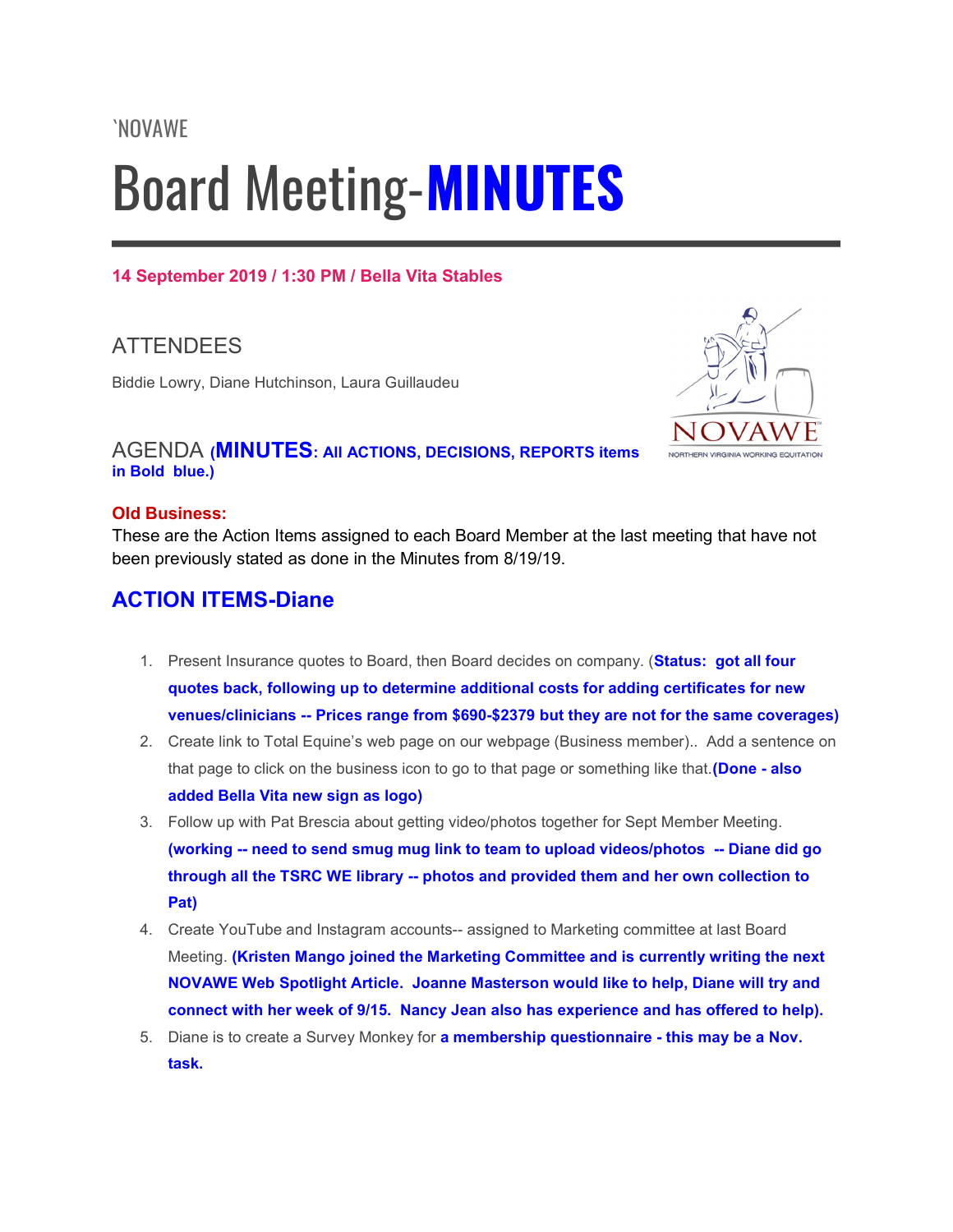## ACTION ITEMS-Laura

- 1. Send out email blast to members listing the committees that need to be formed with a link to a Google Form for sign up. (Biddie will help create the form.)
- 2. Laura will create the gift certificates for the Member Meeting. (made generic gift certificates for meeting or use at a later date).
- 3. Laura to send out "Reminder" emails through Mailchimp for meeting and to RSVP. (first reminder email sent 9/15/2019)

## ACTION ITEMS-Biddie

- 1. Look at potential Facilities List. Call and find out prices. (9/13/19- Emails sent out to all prospective facilities with indoors.)
- 2. Also, make a post to Members' Group to see if anyone has an indoor that would be willing to let NOVAWE use it for a reasonable price (or free) -- need ample parking. (Done by BL 9/13/19. Will present list from #1&2 items at the next board meeting.)
- 3. Begin work on Nov 9th show. Secure indoor. (Done by BL, Show at BVS, no indoor needed as secured Nov 10th as rain date.)
- 4. Order ribbons for show. (9/13/19- Contact made with 3 companies)
- 5. Find an assistant to help with Oct 19th playday. (Done 9/14/19- Kim Ellis will help.)
- 6. Continue work on Year End Awards
- 7. Continue work on possible Partner Show Series
- 8. Make post on Members' Group that we need a Hospitality Committee and Events Committee volunteers as well as a Chairman for the Hospitality Committee.

#### New Business - Officer and Chair Reports:

- 1. Treasury
	- a. Report on Current Status Action- DH transferred money from Paypal into our bank account. Currently we have \$5,262.75 in the checking account.
	- b. ACTION: Board voted to hold \$1000 in reserve in the checking account.
	- c. ACTION: Diane paid Allison Reed \$950 for Sept 14, 2019 clinic and paid all outstanding invoices (except start up expenses still owed to Board)
	- d. Membership None
- 3. Secretary Sent Confederation Regional Director Kat Waters Monthly Activity Report for August.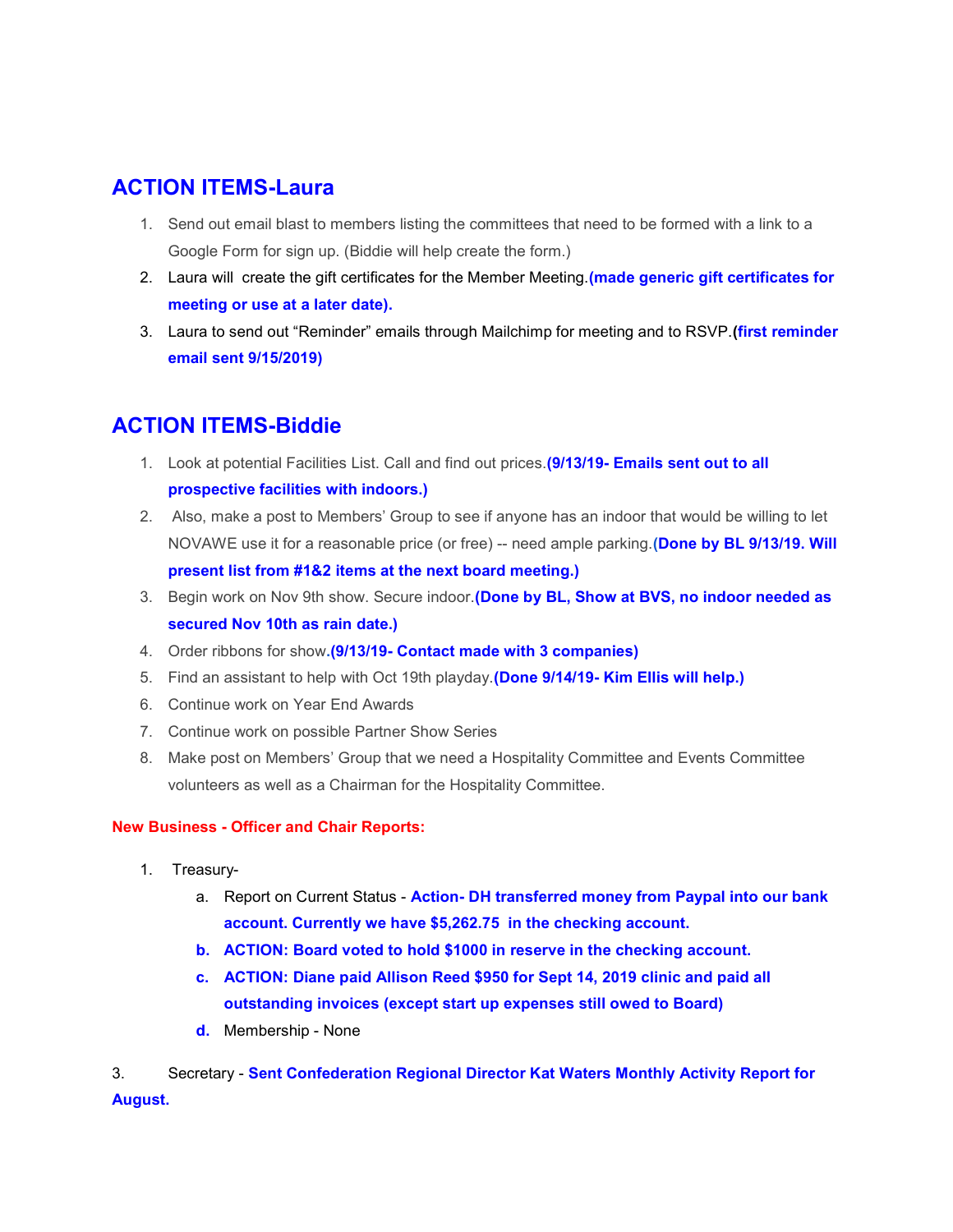#### 4. President -

#### ACTION ITEMS:

- a. Discussion of Members' Meeting on Sept 28, 2019
	- i. Agenda for meeting finalized. Biddie will type up details and send to Board for approval.
	- ii. Laura will organize and bring food. (menu planned, awaiting RSVP total for food quantity)
	- iii. Biddie will bring a bottle of wine.
	- iv. Diane will bring some wine and talk to Pat Bruscia about the video presentation
	- v. ACTION: Two door prizes voted on: Gift Certificate for Playday Entry, value \$25 and Gift Certificate for NOVAWE Polo Shirt, value \$30. Diane will bring raffle tickets.
	- vi. October 19th Playday: ACTION: Voted to charge \$25 for Members and \$35 for Non-Members. Playday to be held at BVS and we will pay BVS a \$200 facility fee. Members will serve as ground crew, not instructors.
- b. NEW:As members volunteer to serve on committees, add name and start date to column in Membership Matrix. (Biddie did this for ones mentioned in this Board Meeting on 9/15/19.)

#### Committee Reports

- 1. Events Committee: Biddie, Chair
	- a. ACTION: Contract & \$150 deposit to Tarrin Warren for April 4 & 5, 2020 has been mailed to her.
	- b. At least two other out of town clinicians will be secured for 2020. Biddie will ask Kat Waters and Brandon Wise what their availability is for 2020.
	- c. Biddie will thoroughly read the Patrick King information and try to secure a day of lessons during the week when Patrick is driving through Virginia. At this time, the Board feels like another PK clinic in this area will take from the two yearly clinics that are already being organized for Patrick King in Northern Virginia as it is the same client base.
	- d. ACTION: Board voted that NOVAWE members will be able to audit any clinic organized by NOVAWE at no charge. Non-members will be assessed a fee. The only exception is if the clinician requires payment for auditors as part of his/her package then our prices will be adjusted.
	- e. Biddie reports that Michelle McDonald is interested in helping with computer work or admin tasks, so will be put on the Events Committee. Kim Ellis has also been added to this committee.